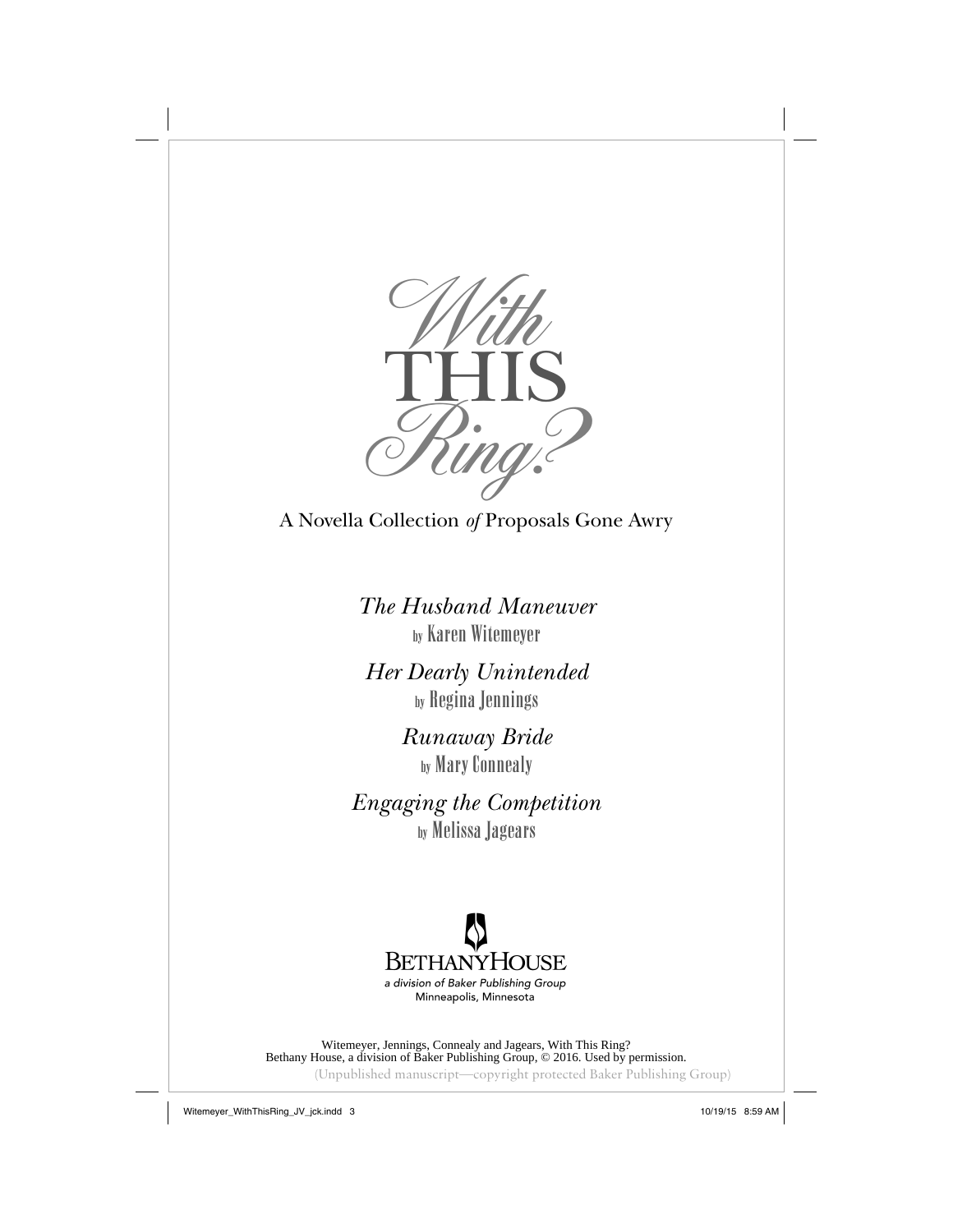*The Husband Maneuver* © 2016 by Karen Witemeyer *Her Dearly Unintended* © 2016 by Regina Jennings *Runaway Bride* © 2016 by Mary Connealy *Engaging the Competition* © 2016 by Melissa Jagears

Published by Bethany House Publishers 11400 Hampshire Avenue South Bloomington, Minnesota 55438 www.bethanyhouse.com

Printed in the United States of America

ISBN 978-0-7642-1772-2

Bethany House Publishers is a division of Baker Publishing Group, Grand Rapids, Michigan www.bakerpublishinggroup.com

All rights reserved. No part of this publication may be reproduced, stored in a retrieval system, or transmitted in any form or by any means—for example, electronic, photocopy, recording—without the prior written permission of the publisher. The only exception is brief quotations in printed reviews.

Library of Congress Control Number: 2015952154

Scripture quotations are from the King James Version of the Bible.

These are works of fiction. Names, characters, incidents, and dialogues are products of the authors' imaginations and are not to be construed as real. Any resemblance to actual events or persons, living or dead, is entirely coincidental.

Karen Witemeyer and Regina Jennings are represented by Books & Such Literary Agency. Mary Connealy and Melissa Jagears are represented by Natasha Kern Literary Agency.

Cover design by Koechel Peterson & Associates, Inc./Gregory Rohm

16 17 18 19 20 21 22 7 6 5 4 3 2 1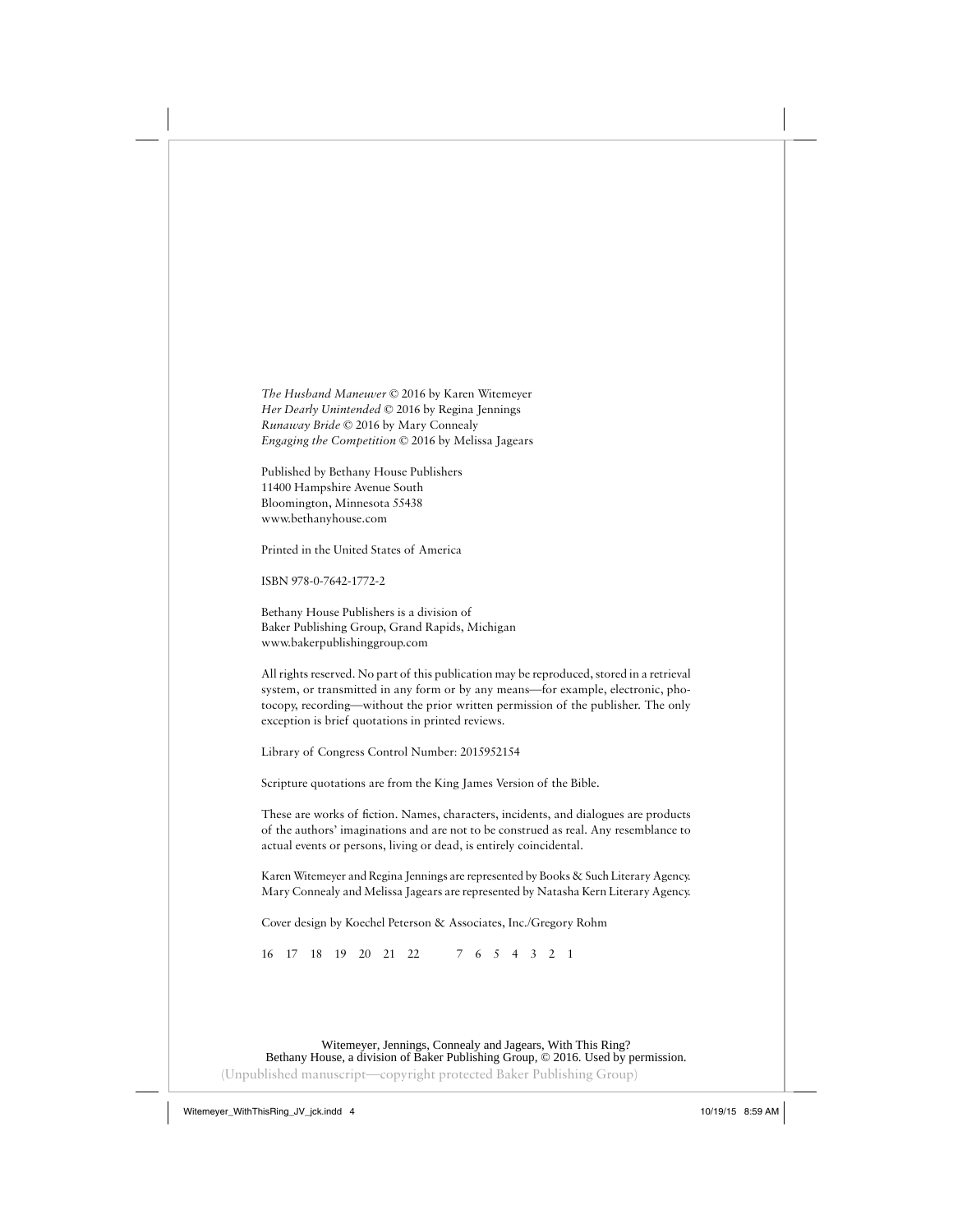## CONTENTS

*The Husband Maneuver* by Karen Witemeyer 7

*Her Dearly Unintended* by Regina Jennings 91

*Runaway Bride* by Mary Connealy 183

*Engaging the Competition* by Melissa Jagears 269

5

Witemeyer, Jennings, Connealy and Jagears, With This Ring? Bethany House, a division of Baker Publishing Group, © 2016. Used by permission.

(Unpublished manuscript—copyright protected Baker Publishing Group)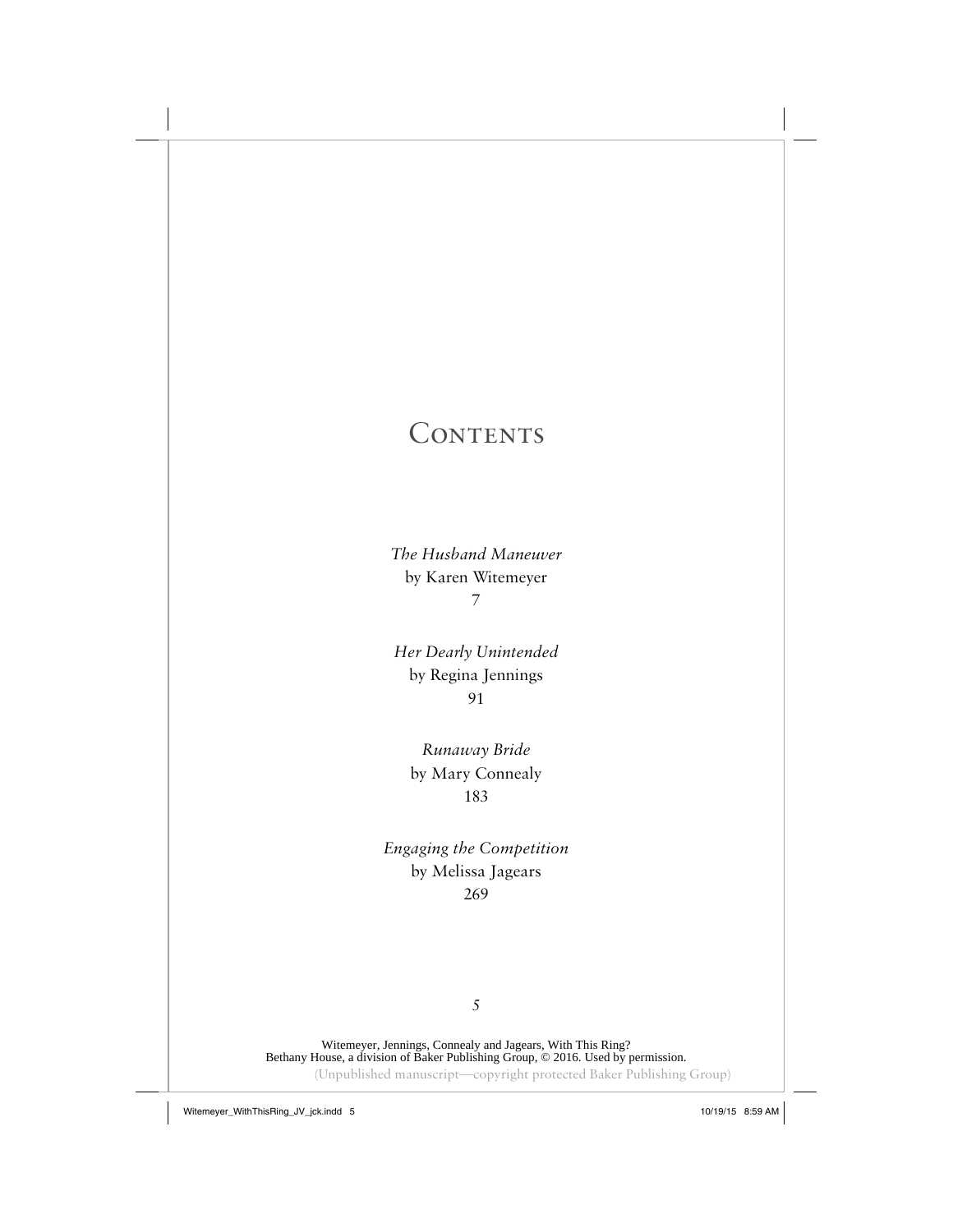



 $\circledcirc$ ରତ ୭୧ ରଗ

## Karen Witemeyer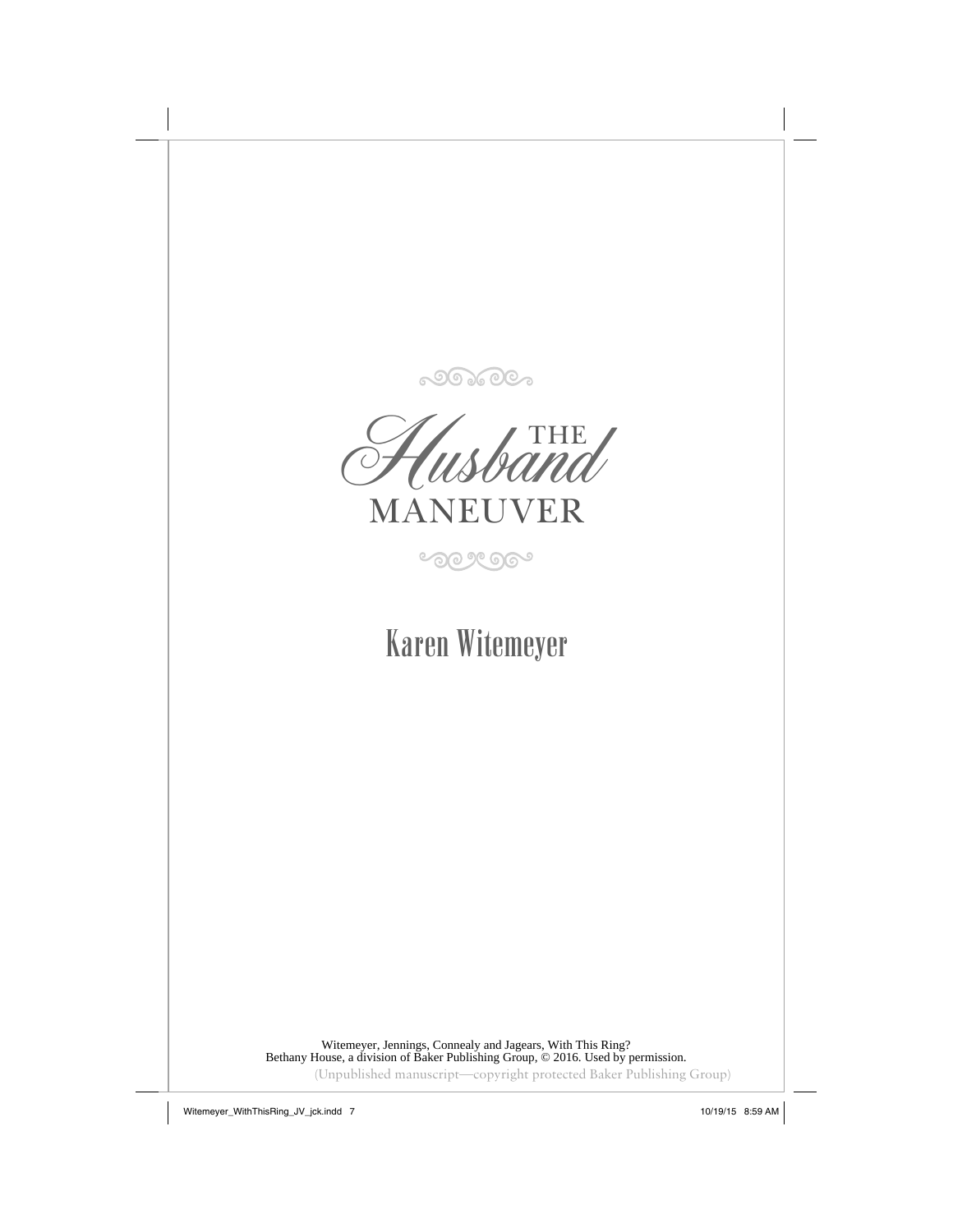## OO CHAPTER ONE COO

Dead-Eye Dan climbed the tall oak with the skill of a cougar. Jaw tight, he scaled the tree hand-over-hand, his gaze locked on the V-shaped branch above his head. He had one chance to slow his prey. One chance to gain the upper hand. He wouldn't squander it.

When he reached the branch he sought, Dan positioned himself in the cradle, bracing his legs against the sturdy trunk. In a single, smooth motion, he slid his Remington long-range rifle from the custom holster on his back and lifted the Vernier peep sight into position with a flick of his thumb. The walnut stock fit against his shoulder as if it were an extension of his body.

Dan leaned forward and rested the barrel against the branch in front of him, notching it against a broken twig's stub to keep it steady. He located his target. Four horses, 750 yards ahead. Four thieves and a woman. His woman. Taken when the desperados left the bank. They thought to use her as a shield to keep him at bay. A fatal error. The moment they'd touched Mary Ellen Watkins, they'd signed their death warrants.

> —from *Dead-Eye Dan and the Outlaws of Devil's Canyon*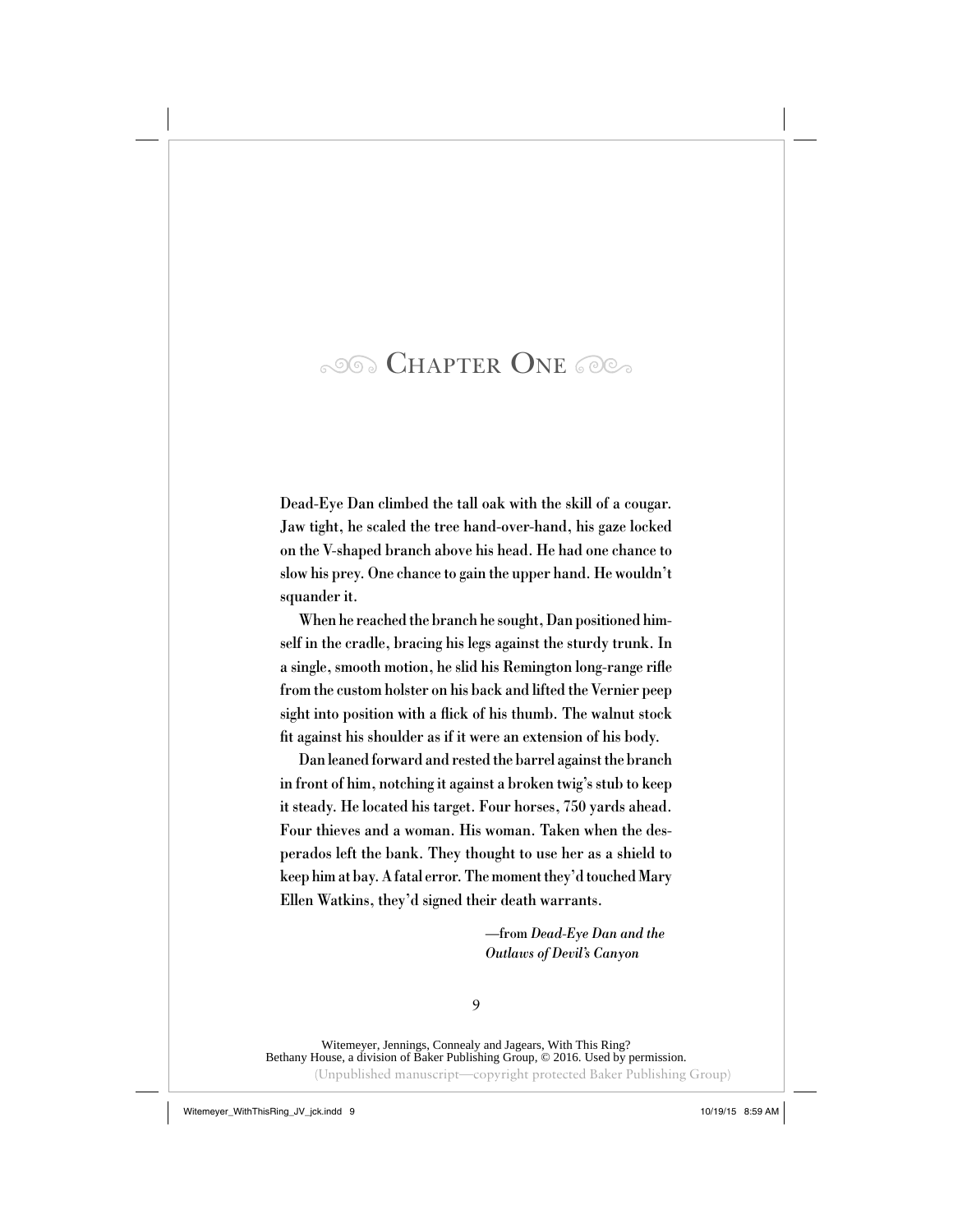**FREESTONE COUNTY, TEXAS SPRING 1892**

Absorbed in the book she held, Marietta Hawkins nibbled on her lower lip and burrowed more deeply into the hay piled near the loft window. She should slowly savor the story, she knew, seeing as how the cover advertised it as the final adventure of Dead-Eye Dan. But her eyes devoured the tale anyway. Like a glutton, she turned page after furious page, desperate for more of the rifleman's exploits, even as she wished it would never end. For the truth was, she was in love with Dead-Eye Dan.

Oh, not the romanticized version living on the pages of her newest dime novel. No, she was in love with the flesh-andblood man who'd inspired the tales—one Daniel Barrett, former bounty hunter extraordinaire and current foreman at Hawk's Haven, her father's ranch.

A low hum of male voices drifted up to Marietta, but she ignored the sound, too wrapped up in her novel to care what her father's hands were discussing. This was the first story to mention a love interest for Dead-Eye Dan, and the fictitious woman filled Marietta's heart with hope. If Dead-Eye Dan, hardened bounty hunter, could fall in love, surely Daniel Barrett, hardworking ranch foreman, could, too. Right?

The voices grew louder and more distinct. Harder to ignore. Easier to recognize. Her father. And . . . Daniel!

Marietta slapped the cover closed and shoved the book into the hay. Daniel Barrett would be furious if he saw her reading such *claptrap*, as he called it. He hated the stories. Hated the way they glorified the violence of his past life. Said they were filled with exaggerations and outright lies. And if any man ever called him Dead-Eye Dan to his face . . . well, they came to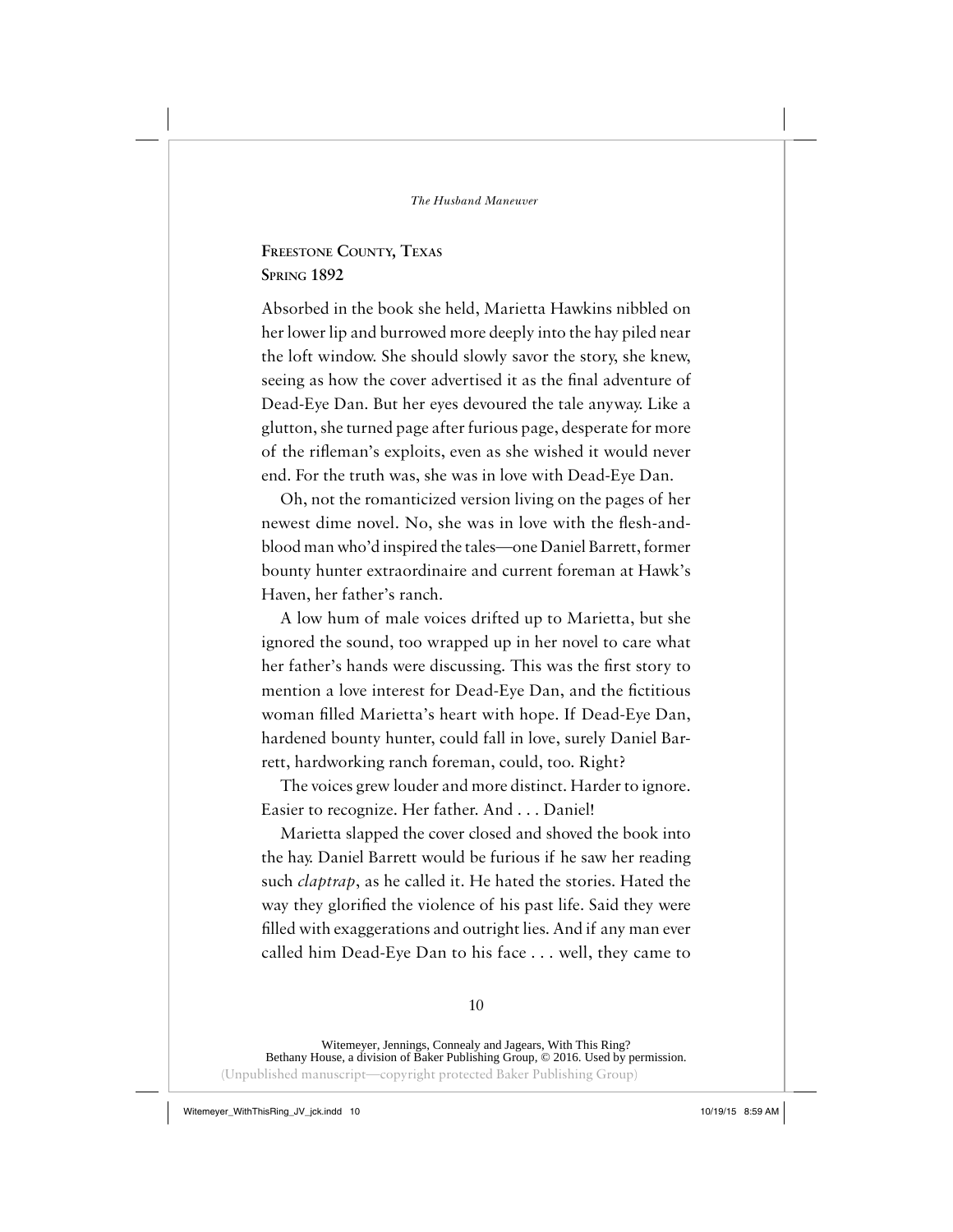understand his preferences on the matter rather quickly. The only person she knew who had ever gotten away with it without any repercussions was Lily Dorchester, the adopted daughter of Daniel's former partner, Stone Hammond. She'd been only nine years old at the time and cute as a button. And the way she'd gazed up at Daniel with stark hero worship . . . he hadn't stood a chance.

Marietta smiled at the memory until the conversation below the loft window finally penetrated her daydreamer's haze.

"It's time for me to move on, Jonah. I purchased the old Thompkins spread just outside Steward's Mill last week. It's got good water and grass for my mules, and the outbuildings are sturdy. House is a bit small, but it'll do me."

Marietta froze. Not even her heart beat for a long minute. How could it, when it was being shred to pieces?

"I hate to lose you, Daniel," her father answered in a tone far too accepting to Marietta's way of thinking.

*Force him to stay, Daddy. You're his boss. Tell him he can't leave. Not yet. I need more time!*

Her father's heavy sigh withered her hope. He wasn't going to fight it. He was giving in. "You're the best ranch foreman I've ever had, son. The Double H won't be the same without you."

Marietta closed her eyes against the awful sound of fate slamming the door on her dreams.

"Ramirez is ready to take over. The men respect him. He'll lead them well." Daniel gave his recommendation without acknowledging his own worth. But then, that's the kind of man he was. Humble. Hardworking. Never one to seek praise. His satisfaction came in seeing a job well done.

Well, his job here wasn't well done. It wasn't done at all. Marietta had been waiting three years for him to admit he had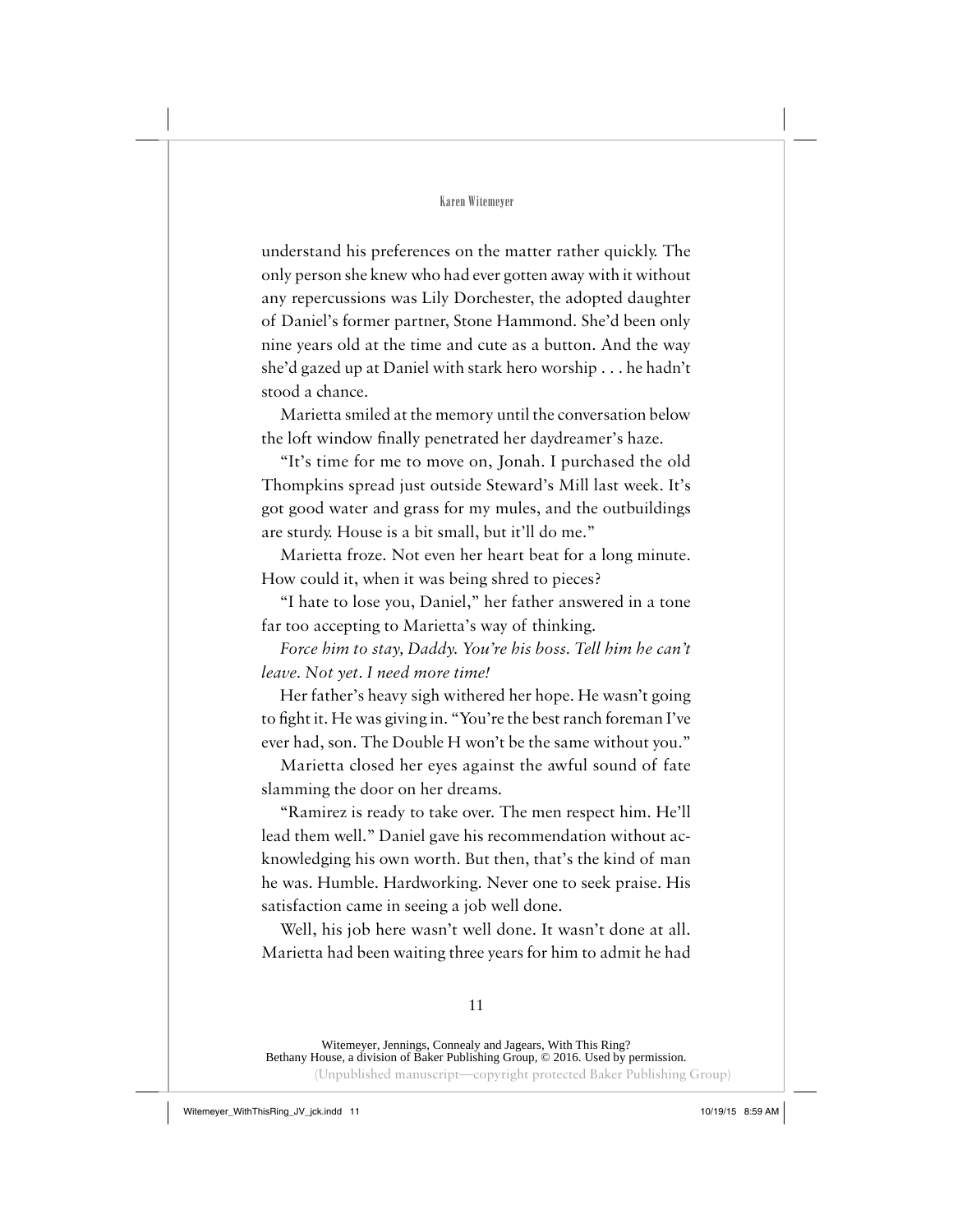feelings for her, three years of catching glimpses of promise in his eyes only to have him shutter himself away again. Three years of patiently showing him how well-suited she would be to life as a rancher's wife. And now he was *leaving*?

Marietta inched forward until she could peer out the loft window to the men below. Her father, a large, stocky man, his graying hair hidden beneath his Stetson, held out a hand to his foreman. Daniel Barrett clasped it firmly, the determined set of his square jaw stirring an anger within Marietta's breast that stunned her with its ferocity.

How could he? She knew he cared for her. At least a little. He watched over her like a hawk whenever her father was away, and he was always scolding her whenever she did anything that entailed even the slightest risk. That proved he cared. Didn't it?

She'd put up with his overprotective nature despite the fact that it was downright stifling at times. He treated her like a china doll that needed to sit on a high shelf and be admired but never handled. Marietta didn't want to be admired from a distance. She wanted to be touched. Held. Embraced. By him. But she didn't want to appear the defiant shrew, either. So she abided by his dictates—well, most of them—all while showing him her skills. Running an efficient household. Making his favorite treats in the kitchen. Tending the injuries of the men. Saddling her own mount and riding with a level of expertise few women could claim. She thought to prove her worth to him as a helpmeet, a partner. But still he held himself apart from her. She'd assumed he did so because of her father's policy against employees fraternizing with his daughter. But what if that hadn't been what had kept Daniel from declaring himself? What if she'd only been a duty to him all this time?

"The Thompkins spread is a great location," her father was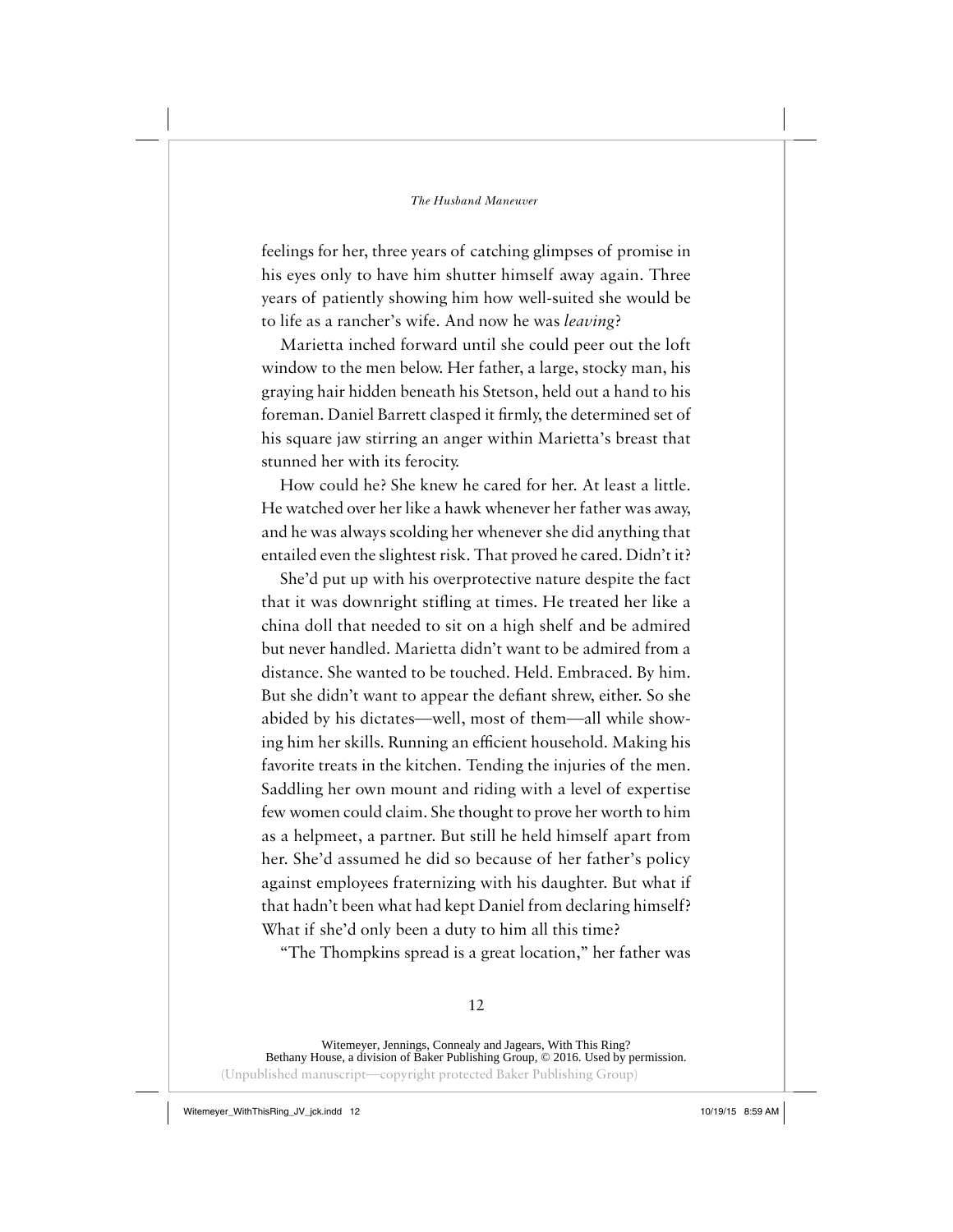saying. "With the growing demand for your mules, being so close to town will make it easier to connect with buyers. I hear you've had interest from a freight company all the way out in Tennessee. That's impressive, son." He thumped Daniel on the shoulder, his pride in his foreman readily apparent. "I always knew you had a special gift for training the stubborn creatures, but it seems your reputation has spread even farther than I'd imagined."

Daniel dropped his gaze to the dirt, never one to accept a compliment with ease. He snatched his hat from his head and rubbed a sleeve across his brow. Sunlight gleamed off his hair, turning the burnished-auburn mass into a bed of fiery red coals.

Marietta drank in the sight. She loved his thick hair. Wavy, unruly, hinting at a wildness that lurked beneath his oh-socontrolled surface. A wildness he'd only revealed to her a handful of times. But a handful was all she needed. For she clasped those memories to her bosom as proof that he wasn't indifferent to her. She *was* more than a duty. She just had to remind him of that fact. Before he left her behind.

 $\sim$ 

Daniel Barrett fit his battered hat back onto his head and scratched at his short-cropped beard, the conversation even more difficult than he'd expected. Jonah Hawkins was a good man. A good boss. He'd turned a blind eye to Dan's bountyhunting past and given him a job based, for once, more on his skill with animals than a rifle. Leaving felt like a betrayal of the man's trust. But it was time. He needed to be his own man, run his own spread.

Hawkins had allowed him to train his mules on Double H property during his off time, but now that demand for his stock had increased, he'd not be able to keep up unless he focused on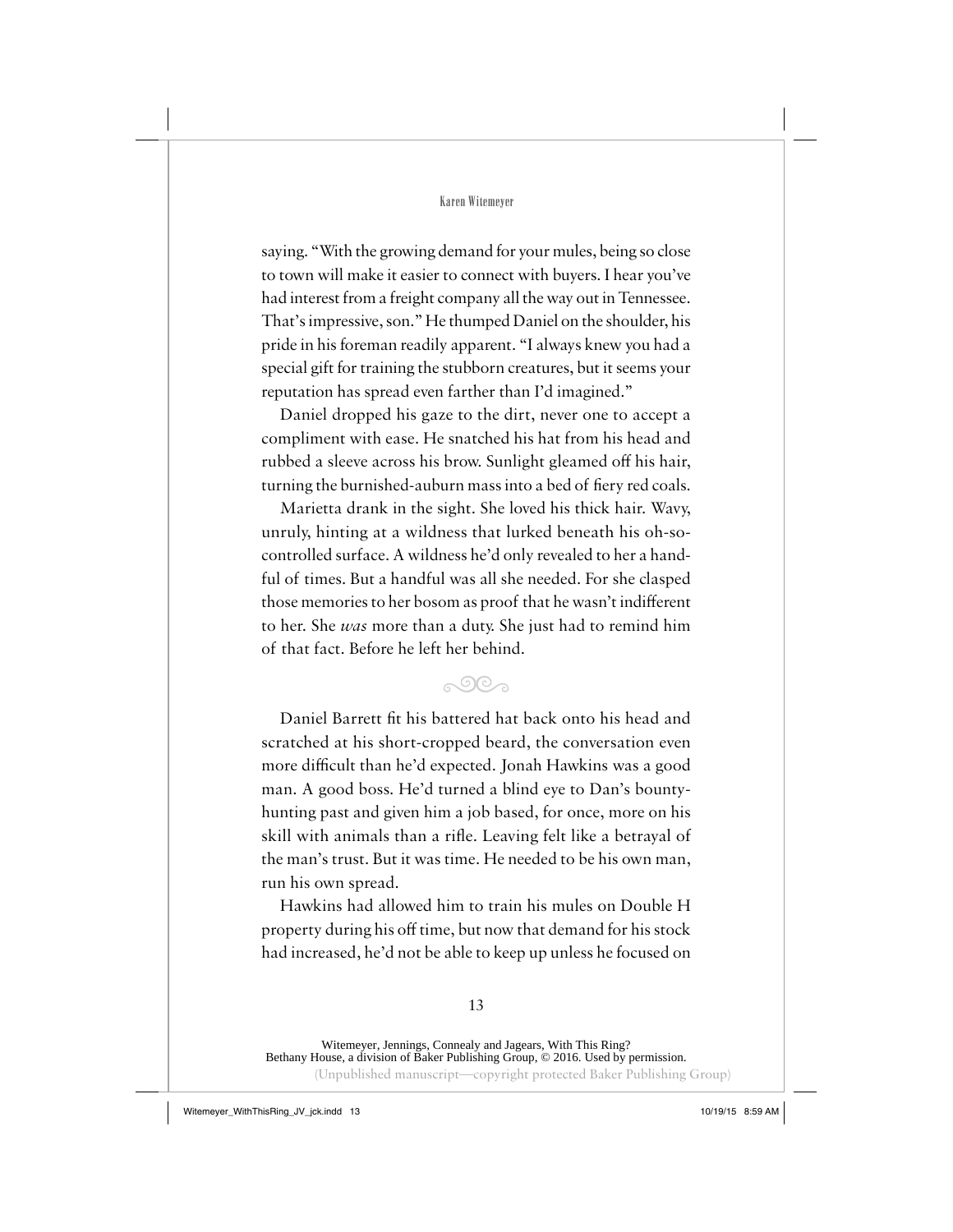the business full-time. As much as he'd come to love Hawk's Haven, the men who worked with him day after day, and other . . . er . . . aspects of the ranch he preferred not to give name to, the time had come to take his leave.

"I told Ramirez he could head up the cattle drive next week," Dan said, diverting the conversation away from his success with his mule training. "He knows the routes as well as I do, and I trust him to keep the men in line. Besides, without me in the way, he'll be better able to show you his capabilities."

Jonah eyed him speculatively. "So you think to stay behind? You haven't missed a trail drive since you hired on five years ago."

Dan shrugged. "It'll give me the chance to move my stock to the new homestead while you're gone and make sure everything's in tip-top shape here before I leave." It also would allow him to slink out unnoticed by a certain petite brunette with wide brown eyes and a smile that could make him change his mind if he gave her half a chance.

Marietta always spent the two weeks of the spring trail drive with her aunt Ada in Richland. Leaving was going to be hard enough. Having to tell Etta good-bye would be near impossible. She wouldn't understand his reasons. Well, she'd understand about the business—she was a rancher's daughter, after all. But the deeper reasons, the ones he couldn't admit to her or her father—those were the ones he had to keep secret.

Jonah Hawkins let out a sigh and slapped Dan's back again. "Well, I can't think of anyone I would trust more with the care of Hawk's Haven while I'm gone. And I insist you take all the time you need to get things set up at your new place." He winked. "As long as you still give me first choice from this latest crop of mules. I've had my eye on that long-legged gray. I like the depth of his chest."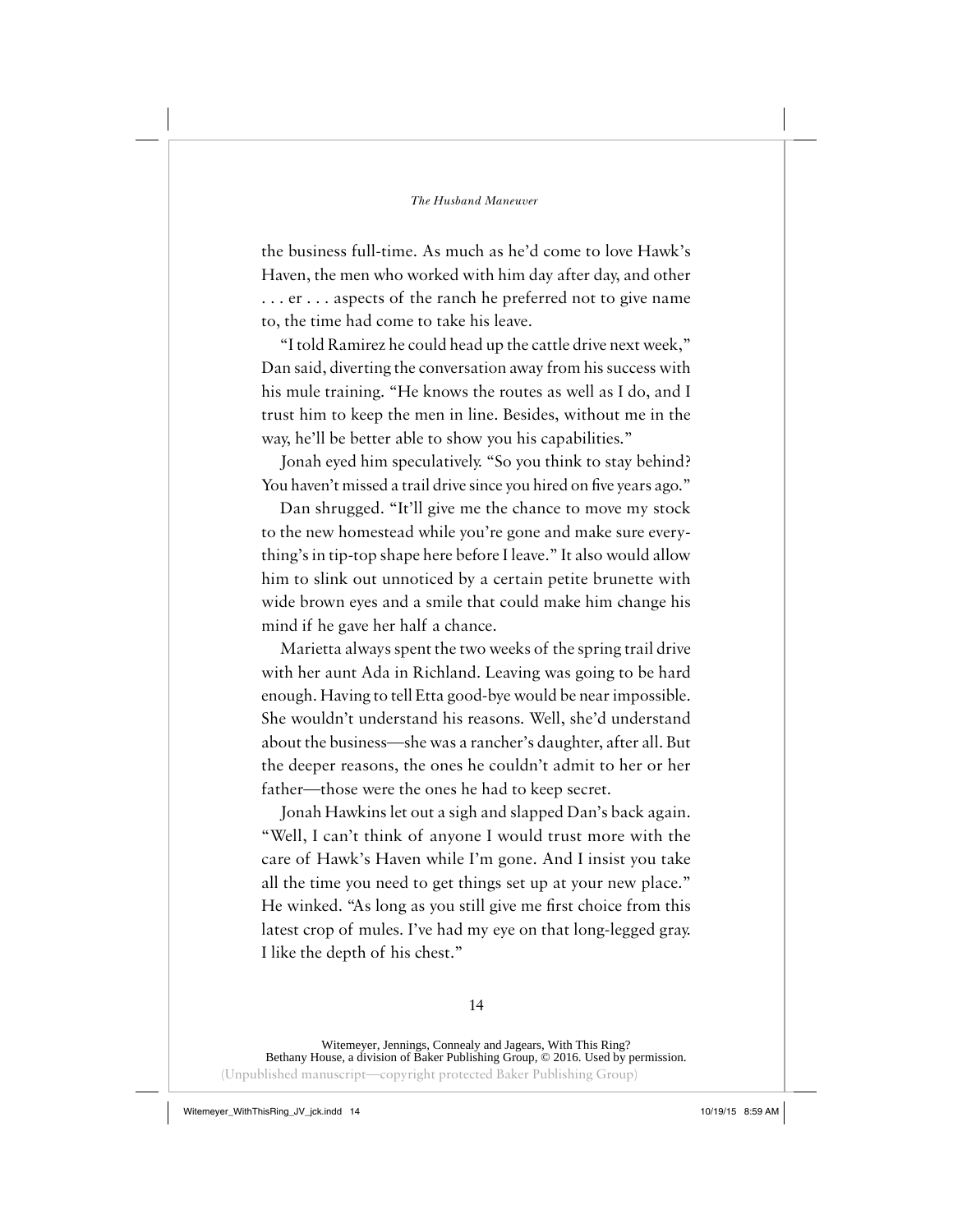"Stormy." Dan nodded. "His dam was a draft horse. He'll be able to shoulder twice the load of the smaller mules. Ornery cuss, though. He has yet to accept the pack without balking."

"You'll whip him into shape," Jonah said with a chuckle over the ironic turn of phrase. They both knew Dan never used a whip on his animals. Trust, repetition, and patient communication were the tools of his trade. It took him longer to turn out a trained mount or freight animal than some, but the quality couldn't be denied. His animals were known for their intelligence, compliance, and loyalty. Stormy would be no exception. He just needed a little more time.

"He's yours when he's ready, my friend." Dan smiled for the first time since this conversation had begun. Hawkins was doing all he could to make this easy on him, and Dan appreciated the effort.

When Hawkins gave his back a final swat and moved off toward the house, Dan lingered beside the barn. He was going to miss the old man. This place, too. The men, the land—shoot, even the dumb-as-dirt cows he'd been riding herd over the past five years. His gaze drifted toward the big house against his will, to the reminder of what he'd miss most of all. Just as his eyes settled on the upstairs window at the far left, a light shower of hay fell over him, tapping against the brim of his hat.

Frowning, he turned and peered up at the open loft. A light scraping sound echoed softly above him, but he didn't see anything unusual. A squirrel, maybe? Or a rat. He'd have to assign one of the younger hands to go through the hay stores tomorrow and check for nests and droppings. There wasn't much of the old winter supply left, and he'd hate to lose what they had to vermin before the summer crop was ready.